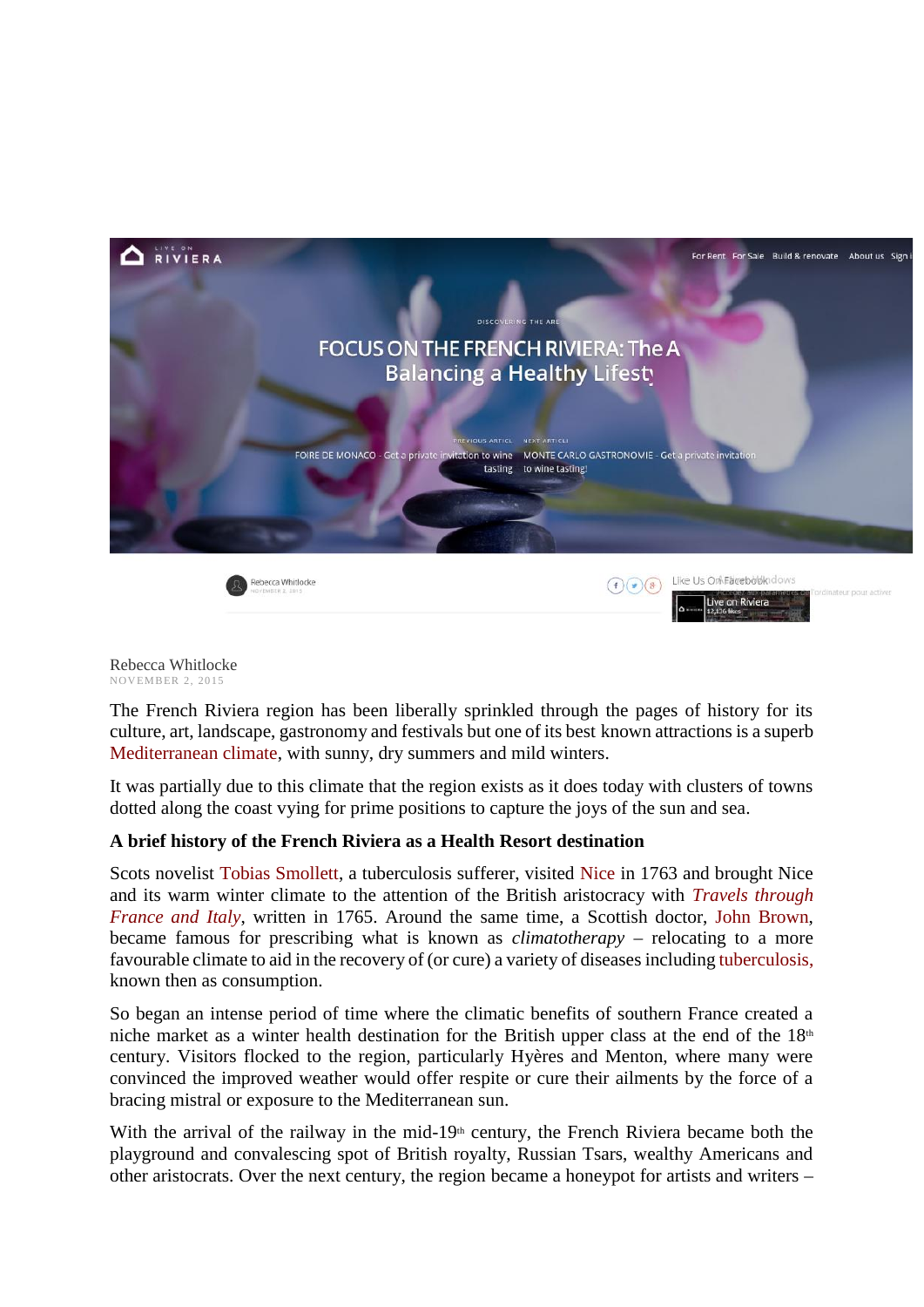Pablo Picasso, Henri Matisse, Somerset Maugham – and among them Robert Louis Stevenson, Renoir, D. H. Lawrence, and Katherine Mansfield who all came for health-seeking remedies.

## **Why the French Riviera is a top Health and Wellness destination**

Nice is home to Nice Côte d'Azur Airport, France's third-busiest airport (after Paris-Charles de Gaulle Airport and Paris-Orly) and with excellent road, rail and sea links the French Riviera jostles aside many European destinations as one of the most popular places to visit.

France is known for its bread, cheese and pâtisseries however healthy dining is a big drawcard with Provençal cuisine making use of fresh seafood and seasonal Mediterranean produce. Market stalls topple with the weight of rainbow-hued fruits and vegetables, Michelin chefs whip up the finest plates of gourmet fare and bio-organic-superfood menus are creeping onto the gastronomy radar.

As a Health and Wellness destination, the region enjoys 300 sunshine days a year resulting in prime conditions to enjoy a range of fitness activities and outdoor pursuits (hiking, mountain biking, sailing, roller blading, skiing etc). You can visit the thermal station at Berthemont-les- Bains in the Vésubie Valley where the combination of thermal water and mountain air gives a sense of well-being, spend a day pampering yourself at one of the region's many world-class Spas or call on nutritionists, fitness trainers and massage therapists for tailored services in the privacy and comfort of your own luxury villa or yacht.

### **Bien-être : A French Riviera lifestyle choice**

If you're visiting the French Riviera or Monaco, or residing here permanently, choosing a recommended company or individual for home-related services is easy with Live on Riviera's useful Company Catalog. Sourcing a Health and Wellness professional requires appraisals and advice on who is certified, insured and delivers the best service to exceed your needs.

We spoke to Roel Van Kuijck, Co-Owner and Founder of Blue Tree Massage on the highlights of working in this industry and how his company aligns with the French Riviera lifestyle.

### *The French Riviera continues to flourish as a top Health and Wellness destination as visitors recognize the benefits of taking care of your mind, body and soul. In your opinion, why do you believe the environment of a private yacht, villa or hotel room is ideal for a bespoke massage?*

*"You can create your own 'cocoon' by staying in your own secure, comfortable environment whether it be your private residence or a superyacht or hotel suite. By staying on location you can choose to go straight to bed afterwards or relax in a warm environment which is especially appealing in winter; your massage experience is not interrupted by leaving the clinic etc. We take our bespoke massage service to our clients, therefore we eliminate the stress of worrying about transport or traffic. For female clients, there is also the added benefit of limiting preparation as you do not need to prepare your makeup/hair as you would for a spa/salon".*

#### *What is your top piece of advice for enhancing relaxation for first-time clients on the French Riviera?*

"It's natural to feel trepidation using any service professional for the first-time! However, Blue Tree *Massage's strength is we complete an initial consultation before each massage to establish rapport and respect, and we are always listening and attentive from the consultation through the massage process to the end. We are adaptable to the client's comfort (level of undress, pressure, variety of massage) and all clients can choose their preference with made-to-measure oil, incense and music to enhance their massage experience".*